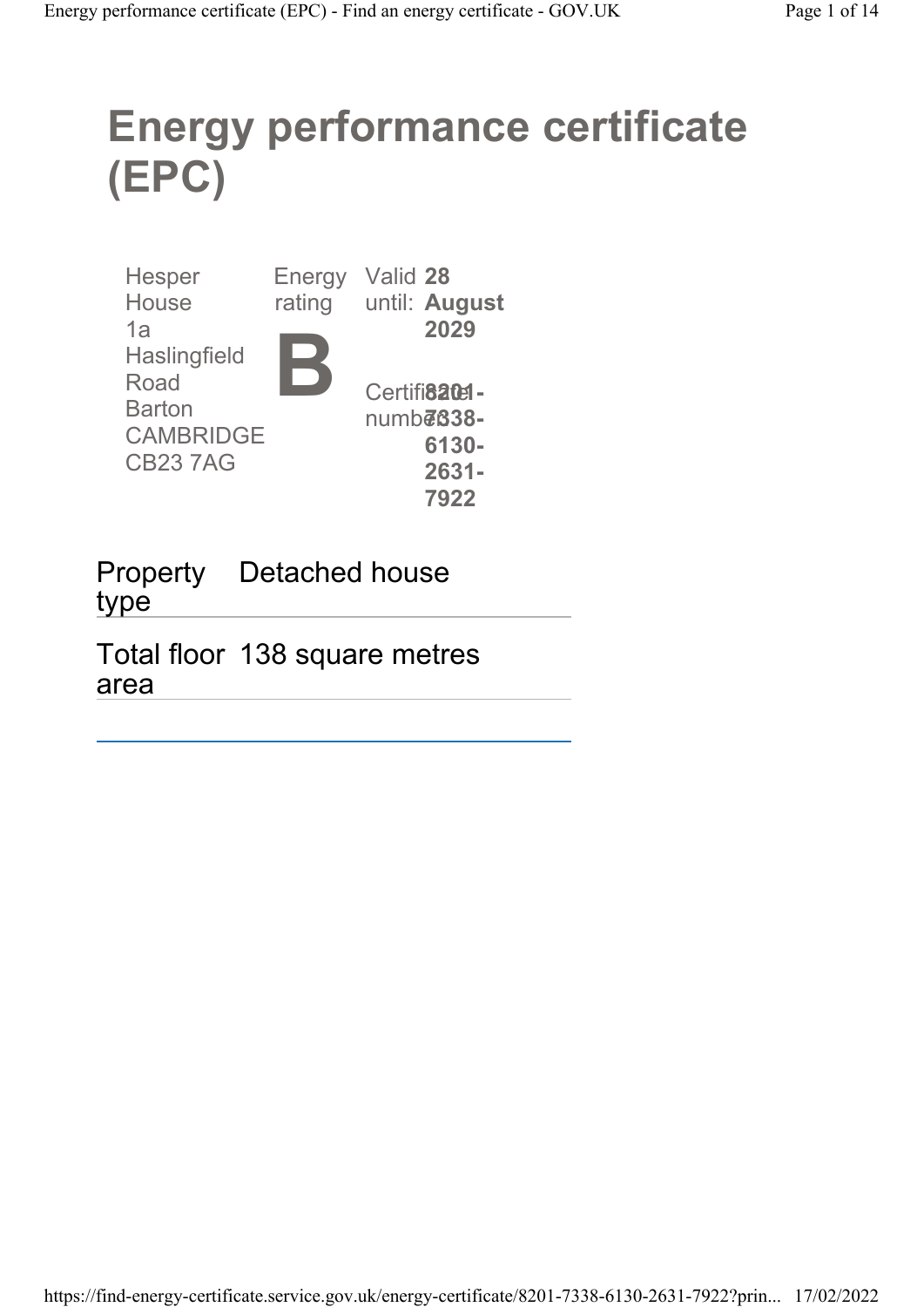# Rules on letting this property

Properties can be rented if they have an energy rating from A to E.

If the property is rated F or G, it cannot be let, unless an exemption has been registered. You can read guidance for landlords on the regulations and exemptions (https://www.gov.uk/guidance/domesticprivate-rented-property-minimum-energyefficiency-standard-landlord-guidance).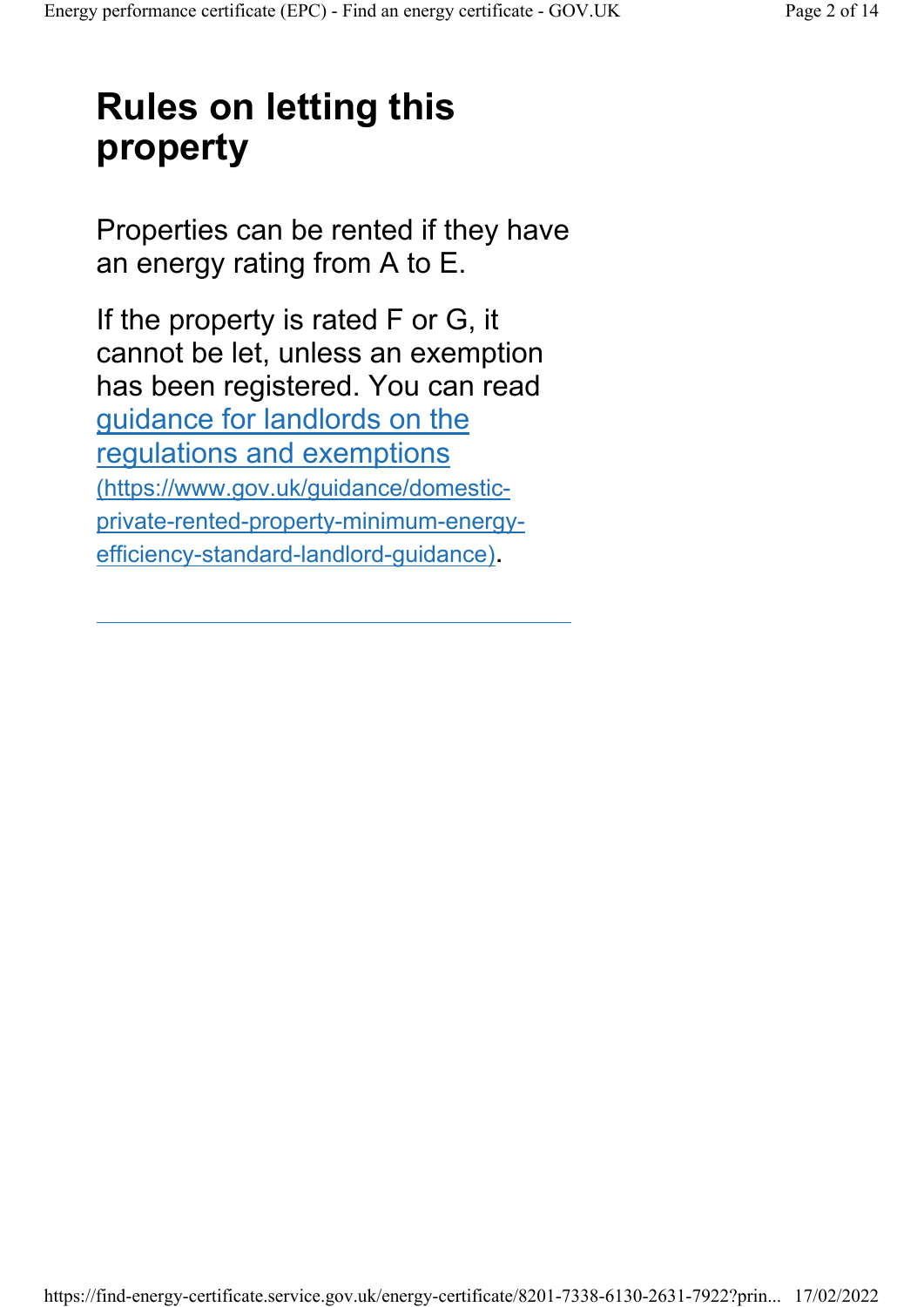# Energy efficiency rating for this property

This property's current energy rating is B. It has the potential to be A.

See how to improve this property's energy performance.



The graph shows this property's current and

potential energy efficiency.

**Properties** are given a rating from A (most efficient) to G (least efficient).

**Properties** are also given a score. The higher the number the lower your fuel bills are likely to be.

For properties in England and Wales:

the average energy rating is D the average energy score is 60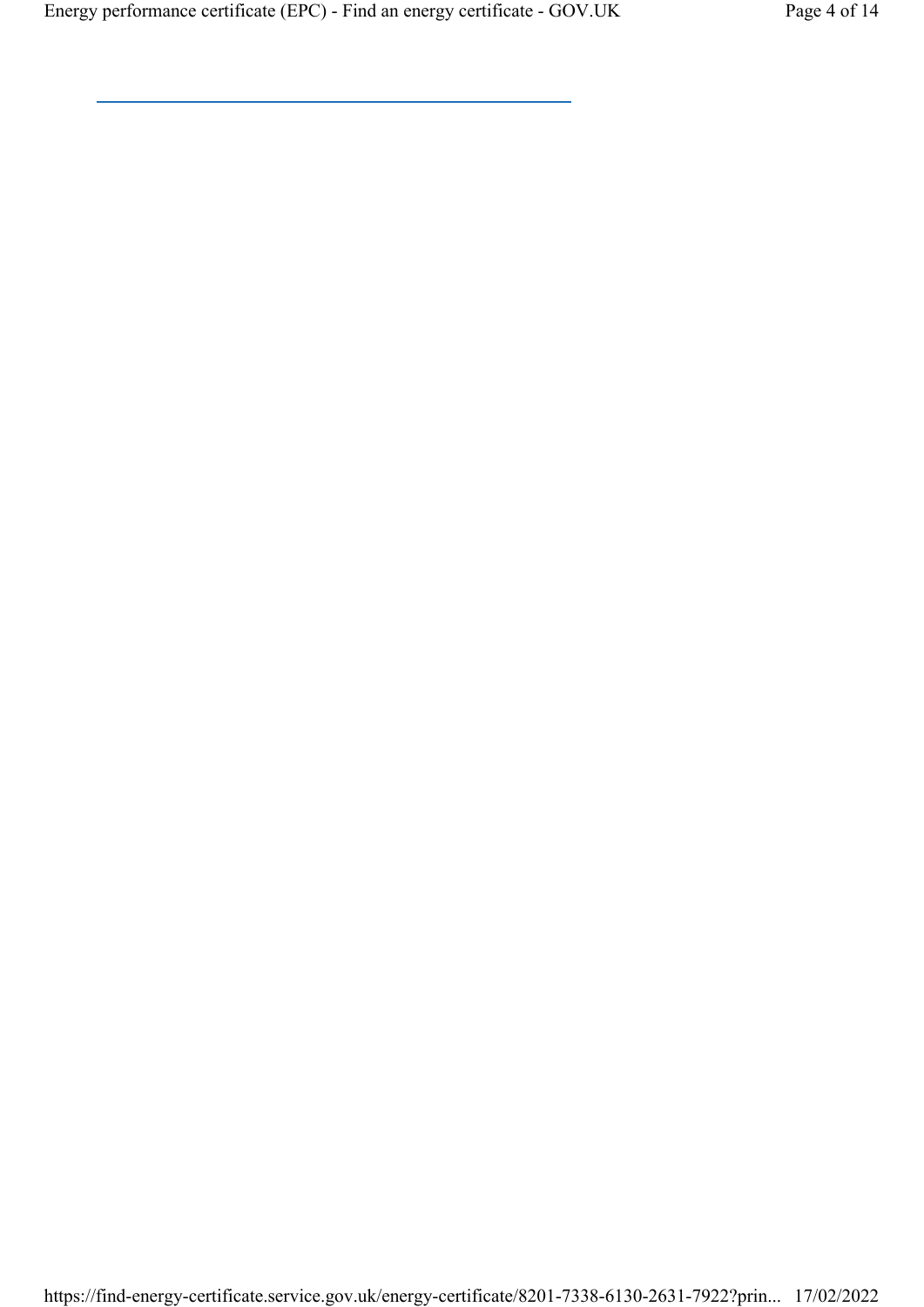# Breakdown of property's energy performance

This section shows the energy performance for features of this property. The assessment does not consider the condition of a feature and how well it is working.

Each feature is assessed as one of the following:

- very good (most efficient)
- good
- average
- poor
- very poor (least efficient)

When the description says "assumed", it means that the feature could not be inspected and an assumption has been made based on the property's age and type.

| <b>Feature</b>          | <b>Description</b>                                       | Rating       |
|-------------------------|----------------------------------------------------------|--------------|
| Walls                   | Average thermal transmittance 0.21<br>W/m <sup>2</sup> K | Very<br>good |
| Roof                    | Average thermal transmittance 0.11<br>W/m <sup>2</sup> K | Very<br>good |
| Floor                   | Average thermal transmittance 0.10<br>$W/m^2K$           | Very<br>good |
| Windows                 | High performance glazing                                 | Very<br>good |
| Main heating            | Boiler and radiators, oil                                | Average      |
| Main heating<br>control | Time and temperature zone control                        | Very<br>good |
| Hot water               | From main system, waste water<br>heat recovery           | Good         |
| Lighting                |                                                          |              |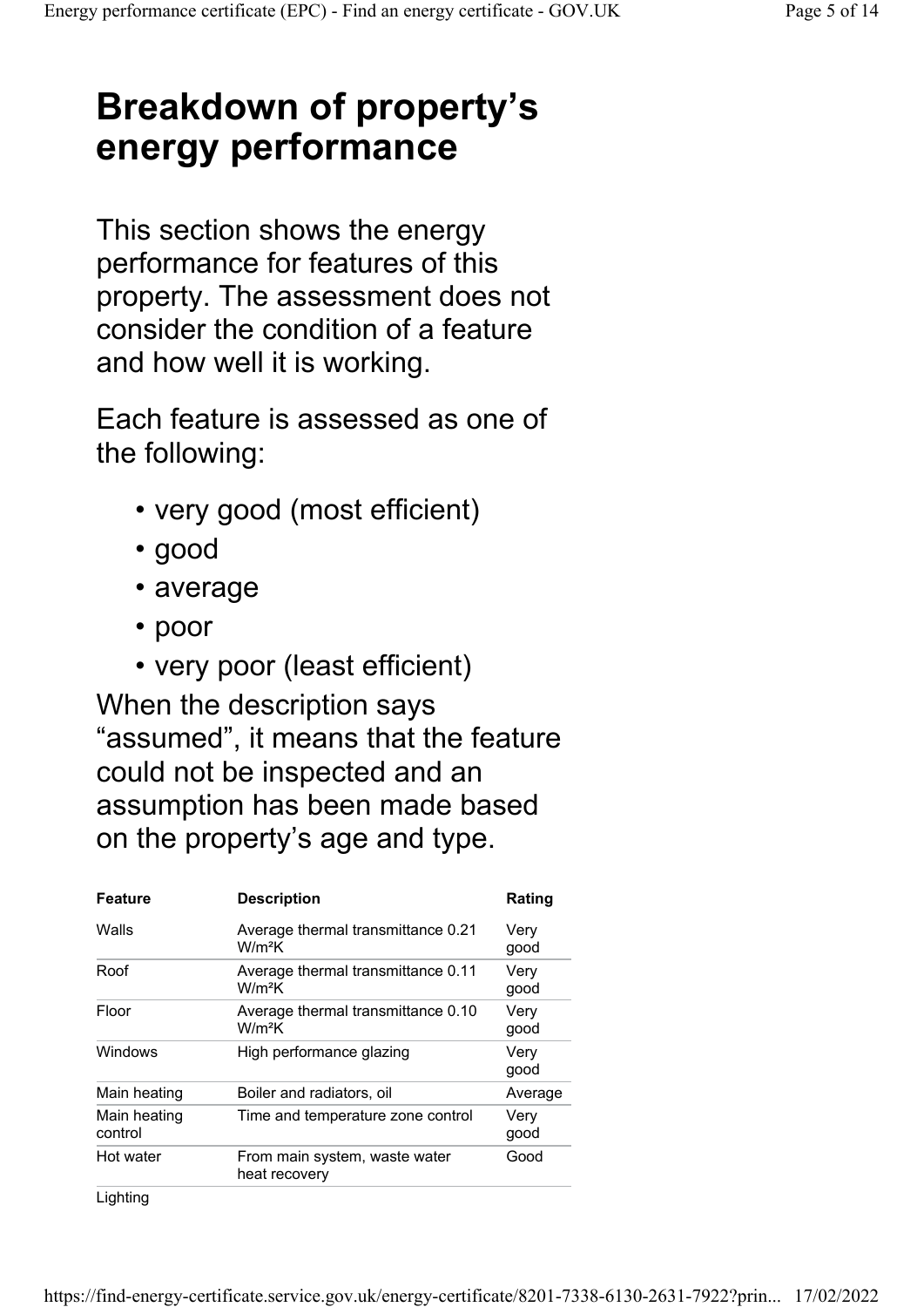| Feature              | <b>Description</b>                                                          | Rating       |
|----------------------|-----------------------------------------------------------------------------|--------------|
|                      | Low energy lighting in all fixed<br>outlets                                 | Very<br>good |
| Air tightness        | Air permeability $3.7 \text{ m}^3/\text{h} \cdot \text{m}^2$ (as<br>tested) | Good         |
| Secondary<br>heating | Room heaters, wood logs                                                     | N/A          |

### Low and zero carbon energy sources

Low and zero carbon energy sources release very little or no CO2. Installing these sources may help reduce energy bills as well as cutting carbon emissions. The following low or zero carbon energy sources are installed in this property:

• Biomass secondary heating

#### Primary energy use

The primary energy use for this property per year is 71 kilowatt hours per square metre (kWh/m2).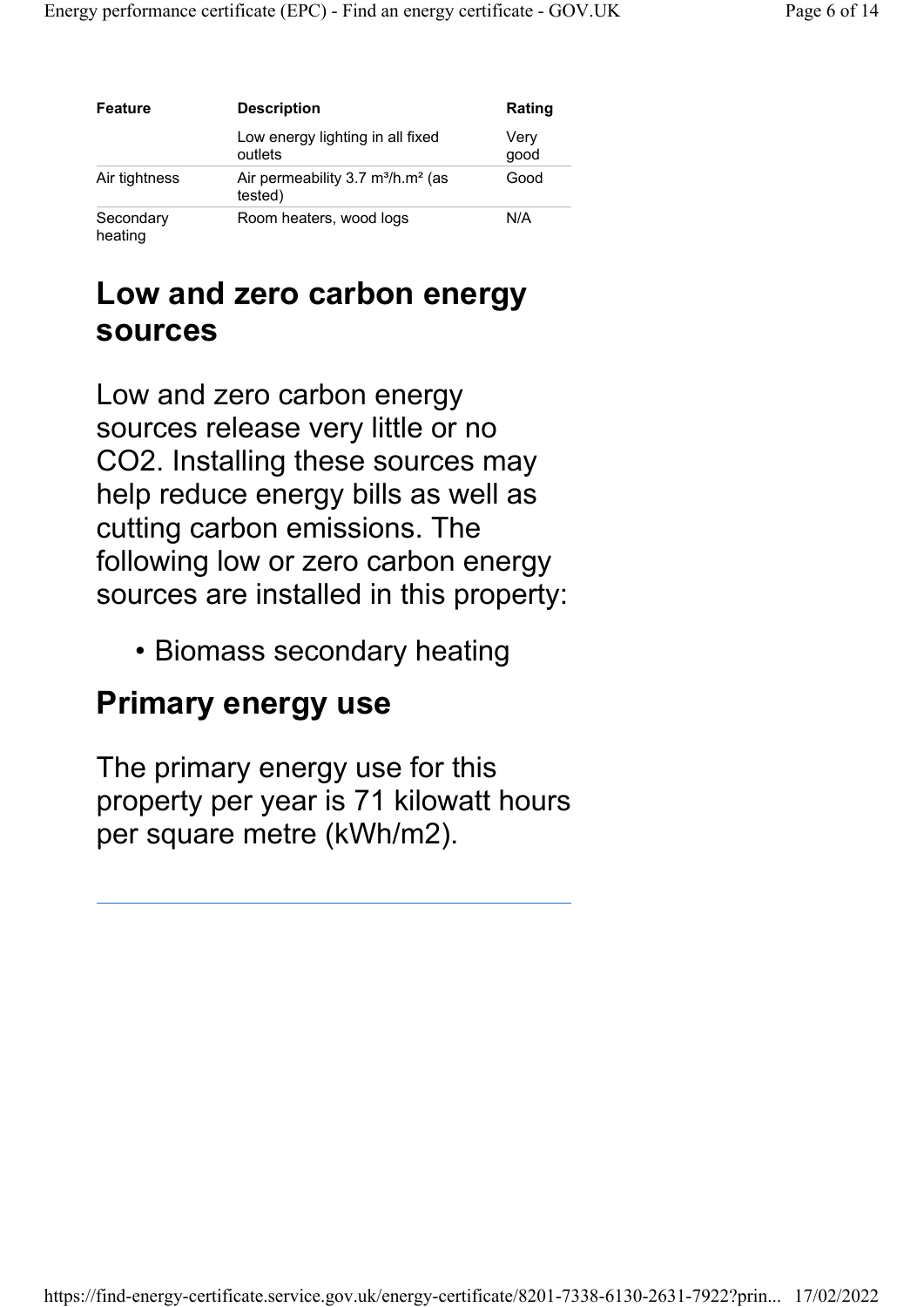| <b>Environmenta</b><br>impact of<br>this<br>property                                                                  | household<br>produces<br>С<br><b>This</b><br>2<br>property tonne<br>produces<br>СC                                                                 |
|-----------------------------------------------------------------------------------------------------------------------|----------------------------------------------------------------------------------------------------------------------------------------------------|
| This<br>property's<br>current<br>environmental<br>impact rating<br>is B. It has                                       | This<br>property's tonı<br>potential<br>production<br>$\mathsf{C}$                                                                                 |
| the potential<br>to be A.                                                                                             | By making<br>the                                                                                                                                   |
| Properties<br>are rated in a<br>scale from A<br>to G based<br>on how much<br>carbon<br>dioxide (CO2)<br>they produce. | <u>recommendec</u><br><u>changes,</u> you<br>could reduce<br>this<br>property's<br>CO <sub>2</sub><br>emissions by<br>3.1 tonnes<br>per year. This |
| Properties<br>with an A<br>rating                                                                                     | will help to<br>protect the<br>environment.                                                                                                        |
| produce less<br>CO2 than G<br>rated<br>properties.                                                                    | Environmenta<br>impact<br>ratings are<br>based on                                                                                                  |
| An<br>6<br>tonnes<br>average                                                                                          | assumptions<br>about                                                                                                                               |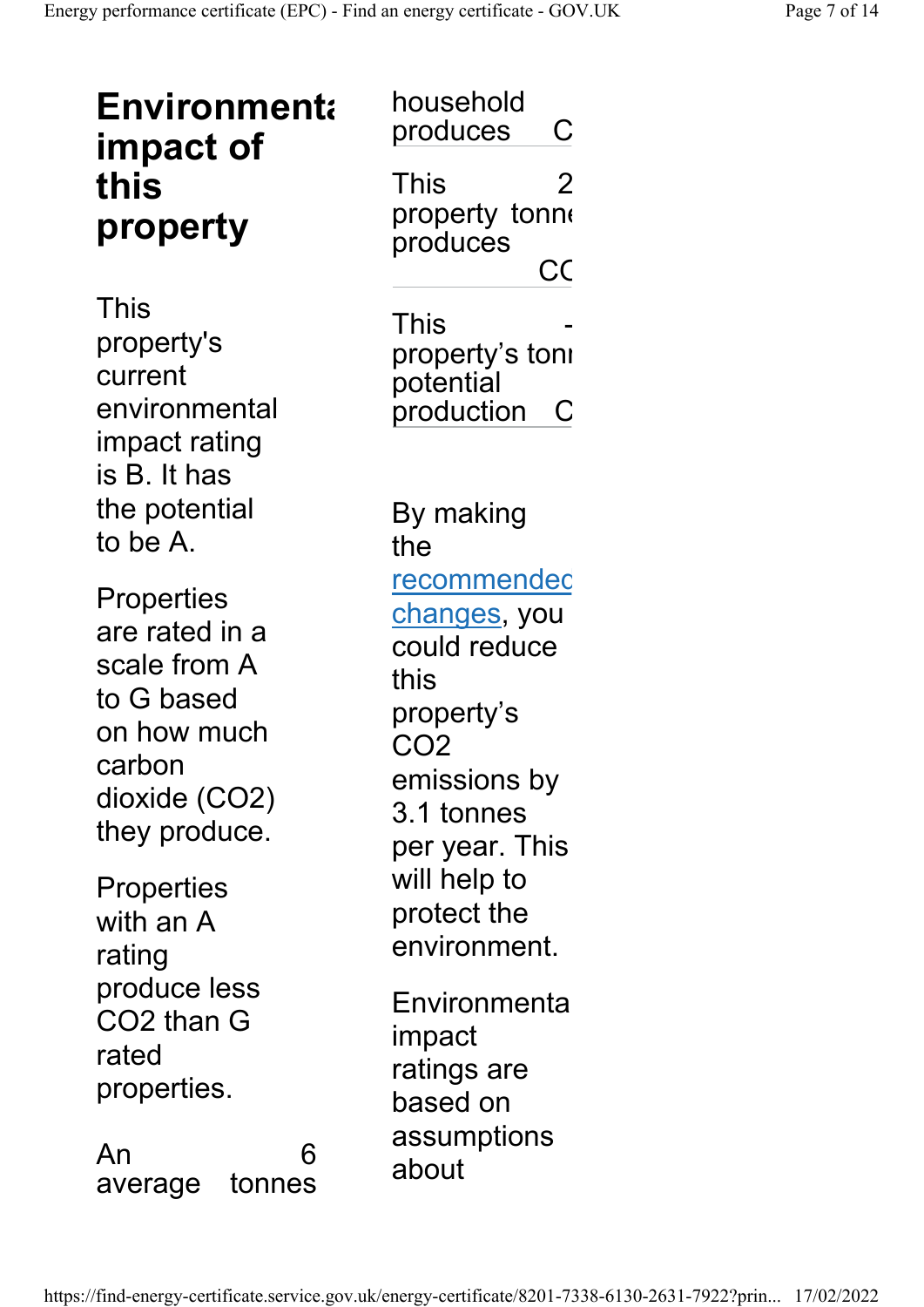average occupancy and energy use. They may not reflect how

energy is consumed by the people living at the property.

# How to improve this property's energy performance

Making any of the recommended changes will improve this property's energy efficiency.

If you make all of the recommended changes, this will improve the property's energy rating and score from B (84) to A (109).

| <b>Recommendation</b>           | <b>Typical installation</b><br>cost | <b>Typical yearly</b><br>saving |
|---------------------------------|-------------------------------------|---------------------------------|
| 1. Solar water heating          | £4.000 - £6.000                     | £44                             |
| 2. Solar photovoltaic<br>panels | £3,500 - £5,500                     | £323                            |
| 3. Wind turbine                 | £15,000 - £25,000                   | £628                            |

### Paying for energy improvements

#### Find energy grants and ways to save energy in your home.

https://find-energy-certificate.service.gov.uk/energy-certificate/8201-7338-6130-2631-7922?prin... 17/02/2022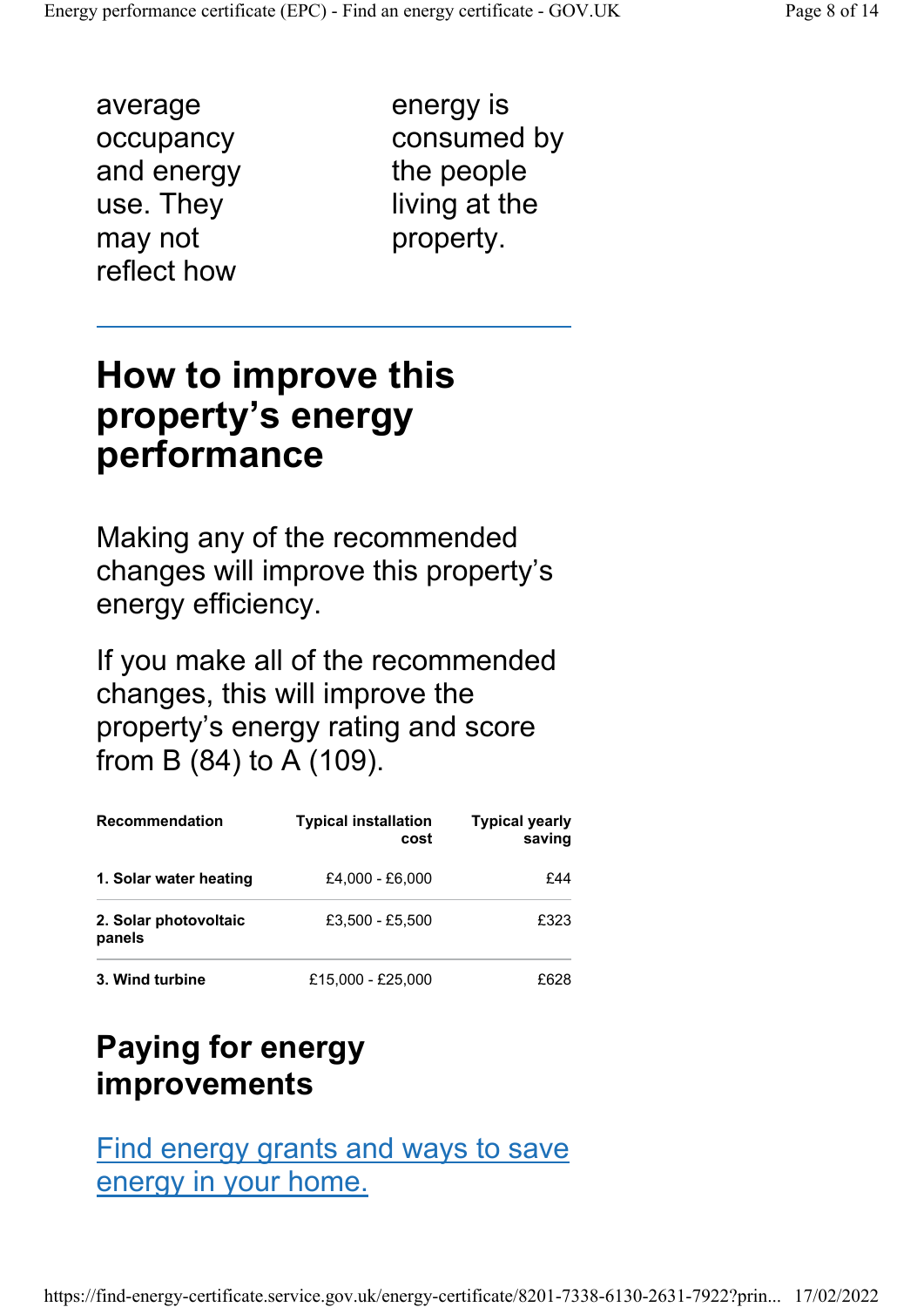(https://www.gov.uk/improve-energyefficiency)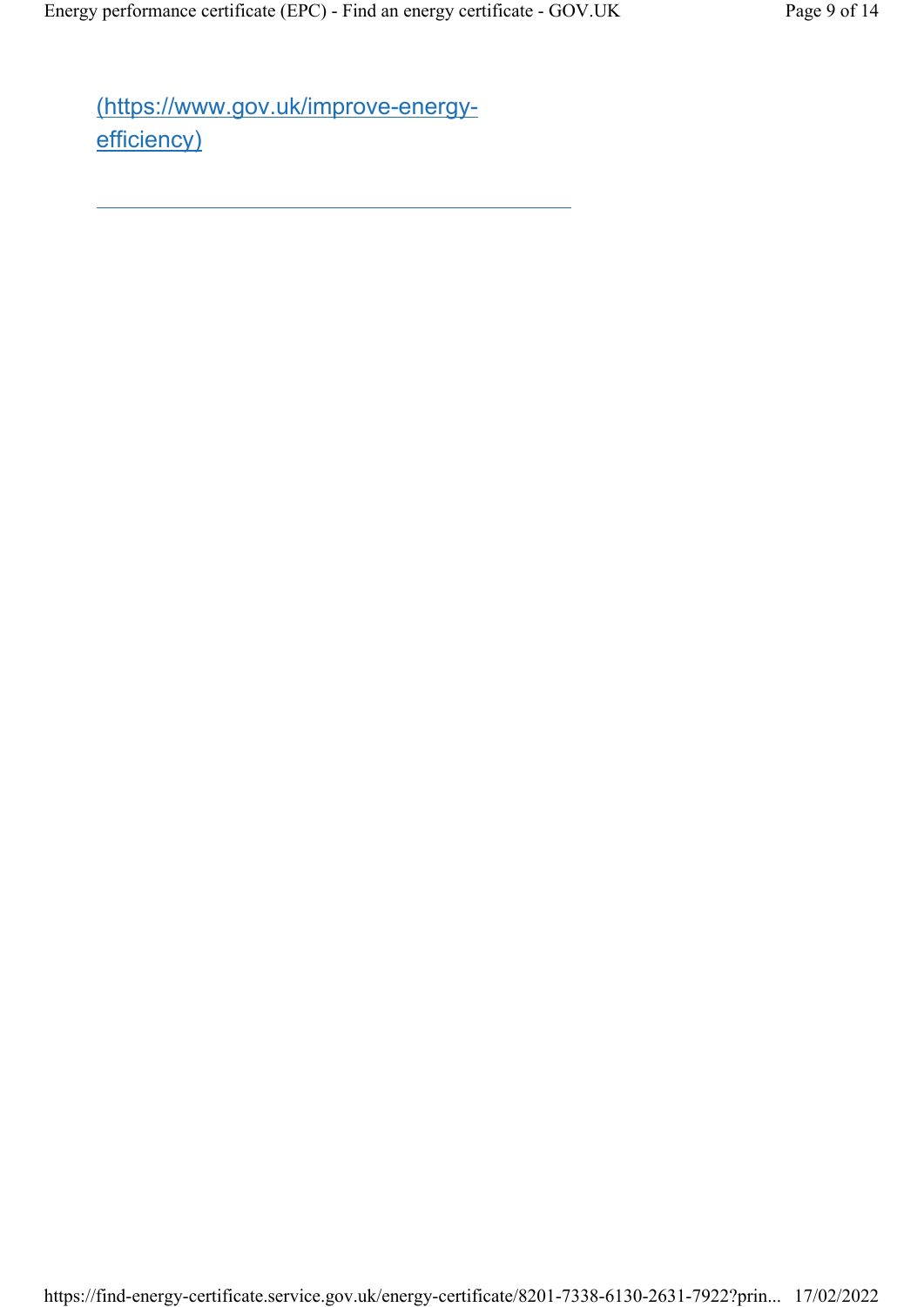Estimated energy use and potential savings

Estimated£424 yearly energy cost for this property Potential £44 saving

The estimated cost shows how much the average household would spend in this property for heating, lighting and hot water. It is not based on how energy is used by the

people living at the property. The estimated saving is based on making all of the recommendati in how to improve this property's

energy performance. For advice on how to reduce your energy bills visit Simple **Energy** Advice (https://www.simp

## **Heating** use in this property

Heating a property usually makes up the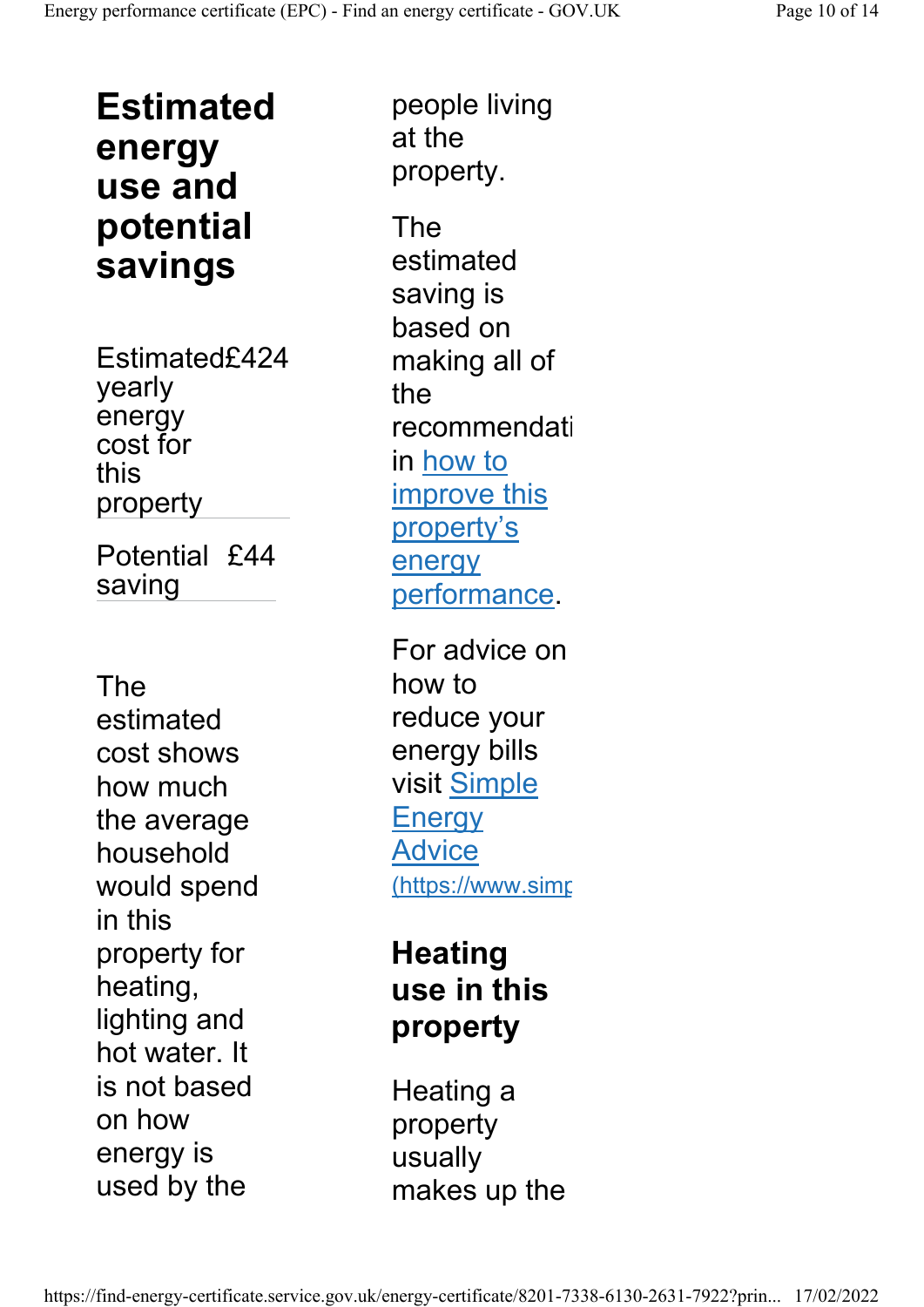#### Estimated energy used to heat this property

| Space<br>heating | 4563<br>kWh |
|------------------|-------------|
|                  | per         |
|                  | year        |
| Water            | 2226        |
| heating          | kWh         |
|                  | per         |
|                  | year        |

#### **Potential** energy savings by installing insulation

The assessor did not find any opportunities to save energy by installing insulation in this property.

You might be able to receive Renewable **Heat Incentive payments** (https://www.gov. renewable-heatincentive). This will help to reduce carbon emissions by replacing your existing heating system with one that generates renewable heat. The estimated energy required for space and water heating will form the basis of the payments.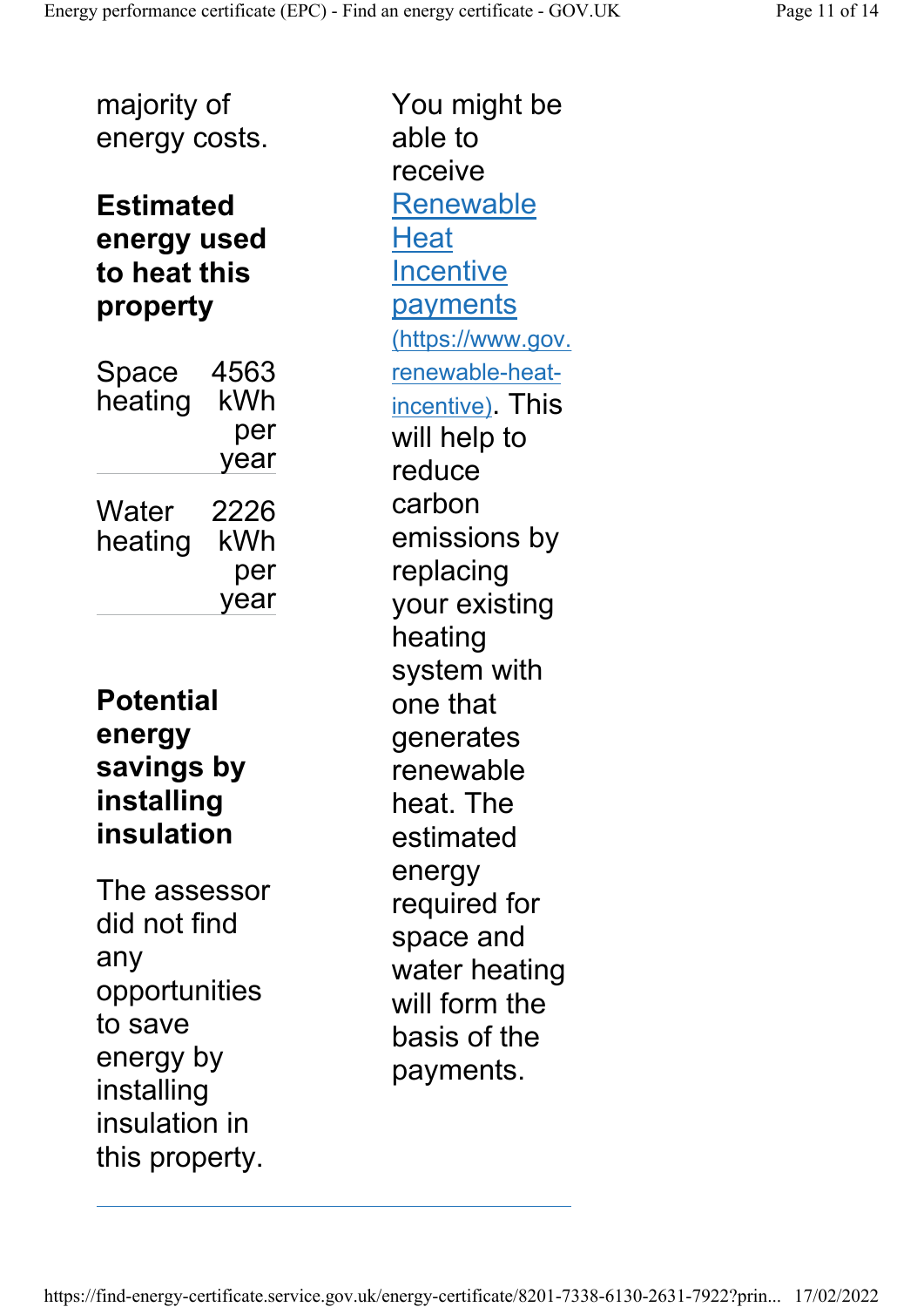# Contacting the assessor and accreditation scheme

This EPC was created by a qualified energy assessor.

If you are unhappy about your property's energy assessment or certificate, you can complain to the assessor directly.

If you are still unhappy after contacting the assessor, you should contact the assessor's accreditation scheme.

Accreditation schemes are appointed by the government to ensure that assessors are qualified to carry out EPC assessments.

### Assessor contact details

| Assessor's name Ian Grant |                   |
|---------------------------|-------------------|
| Telephone                 | 01279 600110      |
| Email                     | igrant@brdtech.co |

### Accreditation scheme contact details

| Accreditation | <b>Elmhurst Energy</b> |
|---------------|------------------------|
| scheme        | <b>Systems Ltd</b>     |
| Assessor ID   | EES/022771             |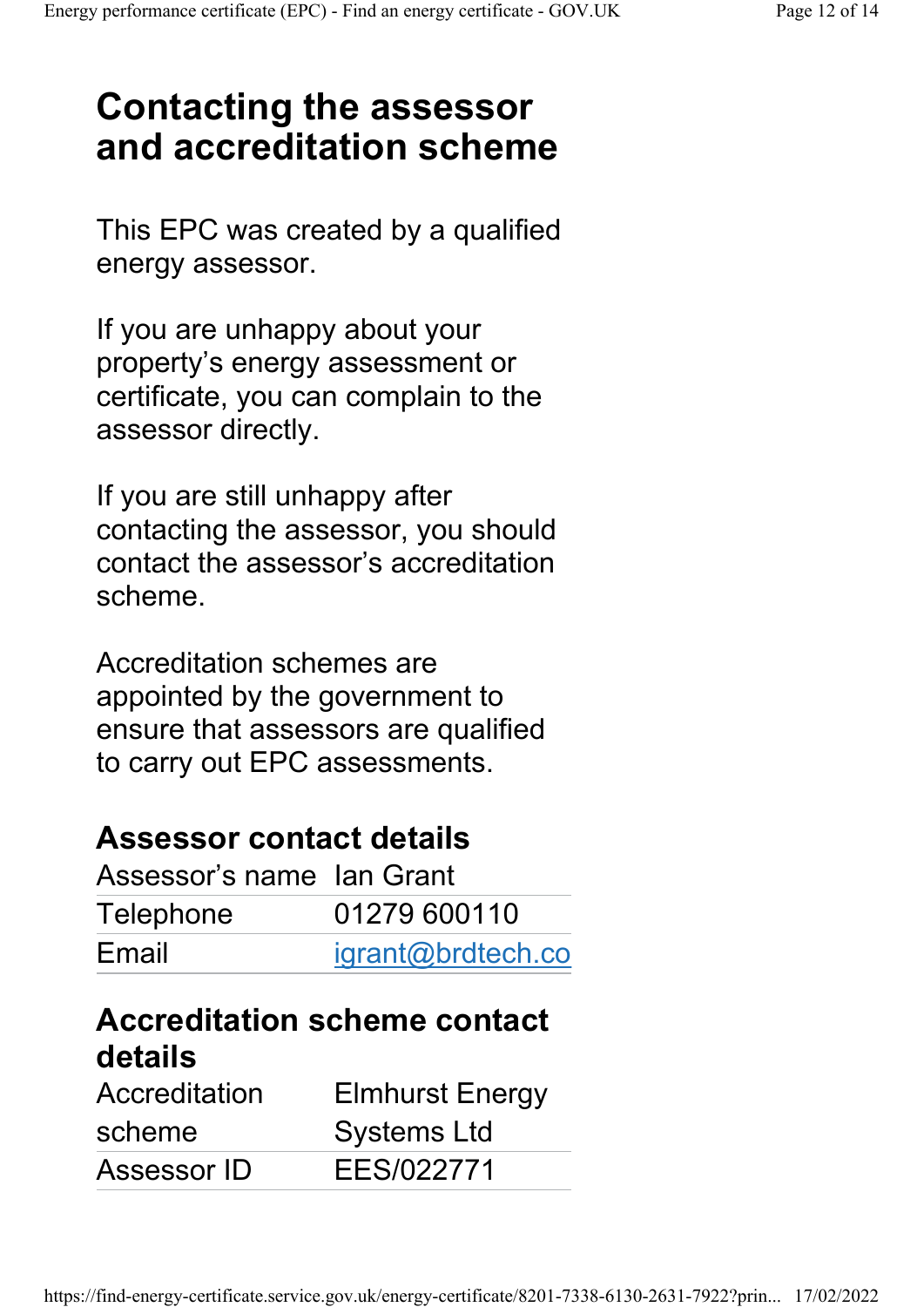| Telephone | 01455 883 250    |
|-----------|------------------|
| Email     | enquiries@elmhur |

#### Assessment details

| No related party                   |
|------------------------------------|
|                                    |
| 29 August 2019                     |
|                                    |
| Date of certificate 29 August 2019 |
|                                    |
|                                    |
|                                    |